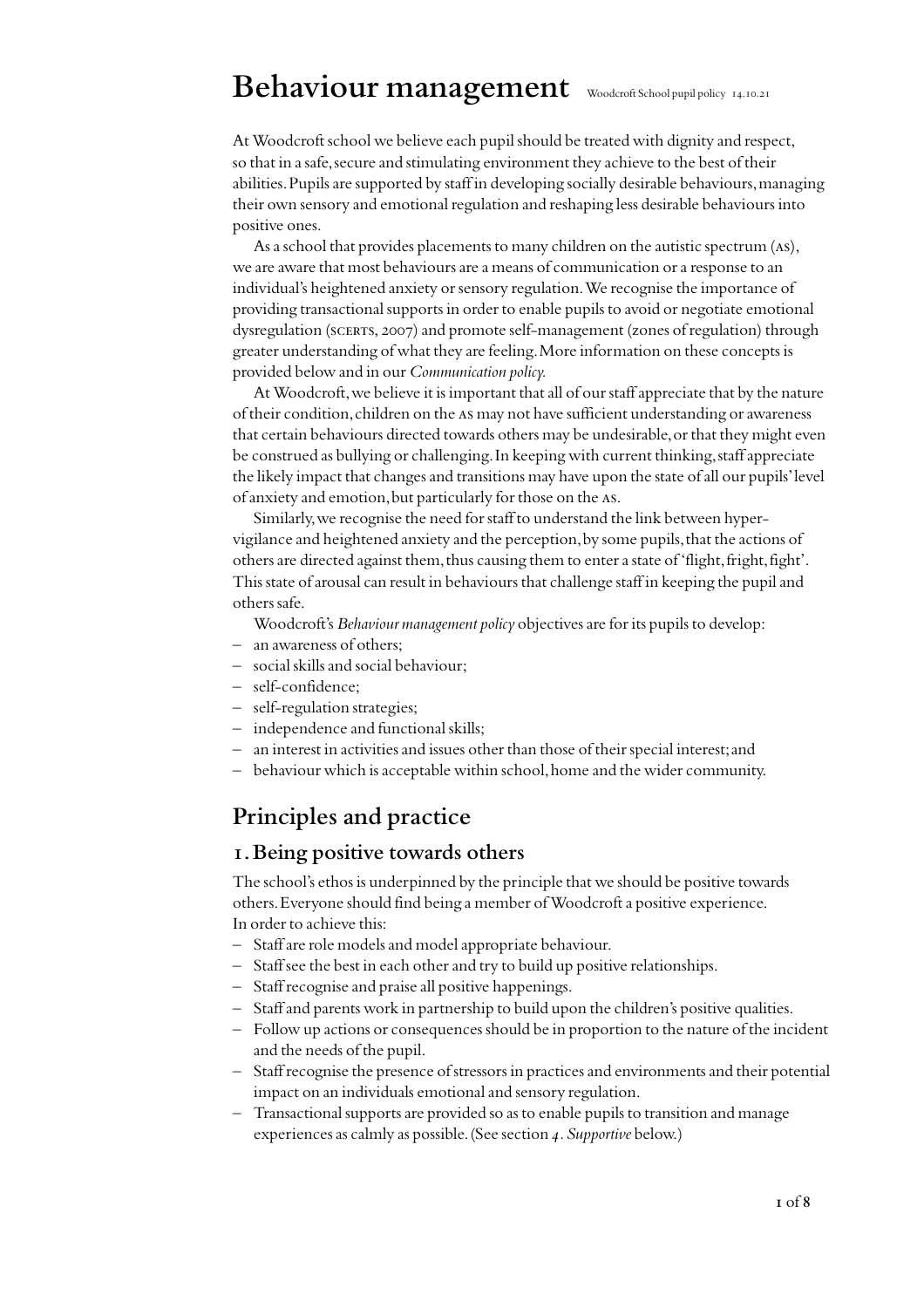### **2. Creating a safe and pleasant environment**

Woodcroft School is committed to providing a safe and pleasant environment. Classrooms should be clean and well provisioned. They should be set out to promote 'on task' behaviour appropriate to the work being undertaken, such as TEACCH type workstations for independent work, or group settings for interactive activities. The careful positioning of displays and other classroom resources avoids 'visual overload' and supports greater clarity of purpose. Pupil's sensory needs are taken into account to ensure the sensory environment is conducive to learning, e.g. the right room temperature and type/level of lighting.

### **3. Feeling respected**

Woodcroft believes that each pupil should be afforded dignity and respect whilst at the same time learning to appreciate the needs of other members of the school and the wider community. We hope to achieve this by:

- Offering a curriculum which respects differing needs, learning and behaviour styles, such as those associated with as.
- Respecting each other's cultural differences.
- Speaking to each other in an appropriate way.
- Demonstrating appropriate body language and respecting personal space.

### **4. Supportive**

Woodcroft School endorses the principle that every member of the school community should feel supported. All members of Woodcroft staff have the responsibility to provide support and accept support from others. Staff will apply their knowledge of Transactional Analysis (Berne, 1964) to all their interactions to promote the best possible reception of their communications. Support will be provided by:

- Pupils being encouraged to co-operate with staff by concentrating during lessons and not disrupting the learning of others.
- Staff offering the means of mutual regulation to pupils.
- Staff recognising when they may have become 'contaminated' during an occurrence and enacting a 'change of or fresh face' approach.
- Staff being vigilant to pupils attempts to self-regulate (i.e. take a break).
- Forming a supportive partnership with parents.

# **Application of behaviour management strategies**

The school seeks to avoid circumstances that may lead to negative behaviour and actively promote, teach and support positive behaviour. When pupils are behaving well this is acknowledged. Staff seek to develop a positive working environment, establishing clear expectations and routines. Both verbal and non-verbal reinforcement is used to encourage appropriate behaviour. When relevant there can be a reward for good or improved behaviour, e.g. stars, stickers, certificates or a letter of praise sent home. (See *Appendix B)* It is important that staff keep in mind that the use of rewards to shape or modify behaviour can result in individuals on the As becoming more anxious. It is likely that pupils with As are not able to regulate arousal or inhibit negative behaviour when the control is external to them.

When an intervention is necessary, the emphasis should be upon the positive, keeping safe, rather than the negative. For example, focus on the behaviour expected rather than the disruptive behaviour. And negatives should be rephrased: 'Do …' rather than 'Do not …'. Staff should have to hand a range of positive scripts, such as 'Are you doing … / lets do the right thing'. Language of shaming and blaming will be avoided and staff will instead use a positive language of safety.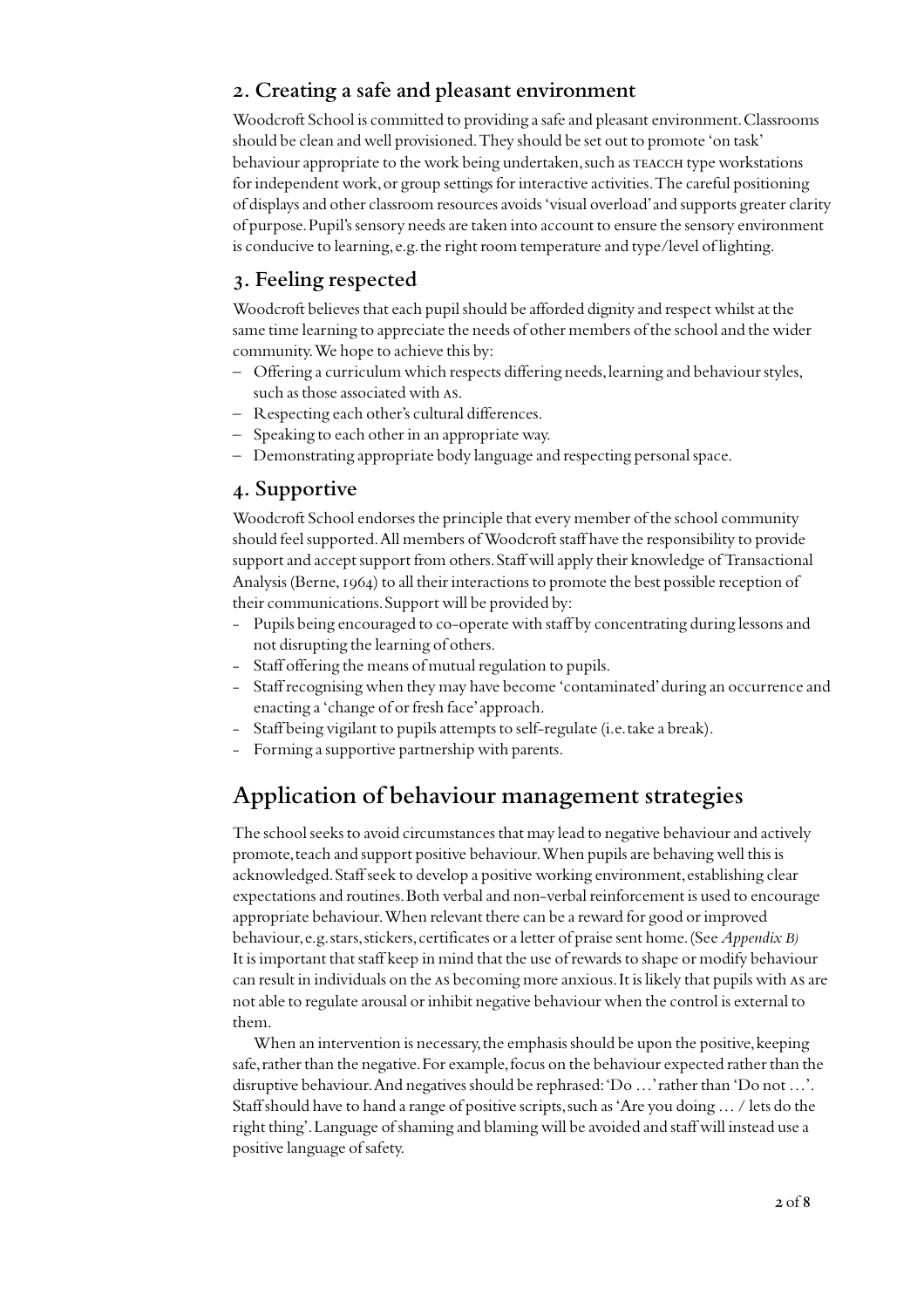## **Respect for others**

Respect for others is an integral part of the school's practice. This is reinforced by:

- Understanding and empathising with the pupil's individual needs/diagnosis.
- Recognising individual pupil's sensory needs.
- Separating the behaviour from the person.
- Where possible, privately rather than publicly, drawing the pupil's attention to their behaviour.
- Re-directing pupils to help them focus on what they should be doing.
- Re-establishing a relationship after an incident.

### **Interventions**

Interventions should be given as low a profile as possible. This is promoted by giving the pupil time to comply and by:

- Keeping directions brief.
- Taking pupils to work away from the class group.
- Keeping the focus on the main issue.
- Avoiding arguments.
- Tactically ignoring non-verbal secondary behaviour.
- Using a different member of staff as a 'change of/fresh face'.

### **Class routines**

Class routines and the structure of the learning environment support positive behaviour. Consideration of the following elements help to provide conditions which make negative behaviours less likely.

#### **1. The classroom environment**

Structured teaching areas and activity areas give pupils cues as to the expected behaviour.

- The learning environment should be organised and distraction free.
- There should be a preferred form of room organisation, with seating arrangements promoting easy access for all.
- The grouping of pupils should promote a positive work ethos.
- Staff support and supervision should be able to function adequately.
- The staff/pupil ratio should be appropriate to meet the needs of the pupils.
- There should be interesting, age-appropriate items and materials for all.

#### **2. Class activities**

Class activities should be:

- Organised so that pupils participate in a range of activities.
- Useful, meaningful and relevant with minimum expectations to wait without a focus/activity.
- Suitable for stressful times of the day or week, e.g. last thing on a Friday.
- Carefully planned regarding changeover of activities.
- A balance of quiet activities and group activities.
- Clearly defined regarding routines for completed work.
- Clearly defined regarding beginnings and endings for each session.

### **3. Class timetables**

- These should be structured and displayed to inform pupils about the daily routines. Easily accessible visual schedules should also be displayed in all the classrooms.
- Pupils should be able to identify what they are doing, where and when.
- Pupils should be informed in a timely way of any changes due to occur.
- Pupils should be given opportunities to choose what they can do at specific times.
- The routines of the day should be used to lead the pupils to gain situational understanding.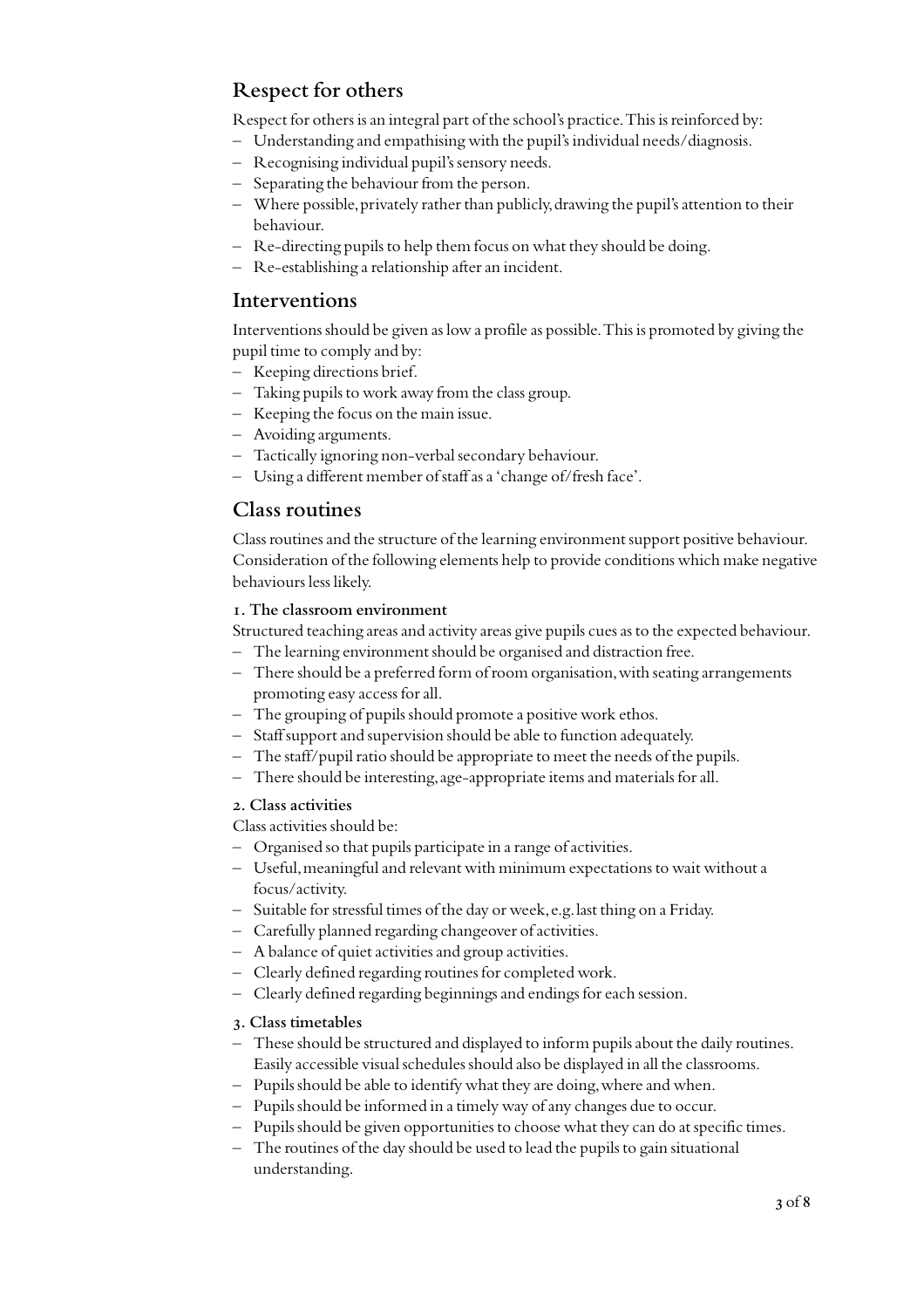- **4. Communication in class**
- Positive communications should be responded to and rewarded.
- Alternative means of communication should be provided, e.g. signing and symbols.
- The pupil's first name should be used before giving instructions, directions or redirection.
- Pupils should be given time to process information.
- Distractions should be kept to a minimum enabling pupils to maintain attention.

### **De-escalation techniques**

Staff should always seek to reshape unacceptable/off task behaviours into positive alternatives. Staff should also endeavour to intervene in a positive way to distract a pupil and de-escalate a potentially negative behaviour. For example:

- Adopting a relaxed non-threatening stance, a friendly facial expression and a quiet tone of voice (principles of Transactional Analysis).
- Using a verbal 'help me' request.
- Asking a pupil questions, such as 'Are we doing the right thing?'
- Using positive, good-natured humour.
- Discussing the problem.
- Reminding those present of rules/rights/responsibilities, the desired behaviour, limits and the skills already gained in dealing with difficult situations.
- Redirecting to a different activity.
- Effectively using space or changing the location.
- Introducing a 'change of face' thereby allowing another member of staff to take over.

### **Follow up or outcome**

The follow up strategies should be planned, related, reasonable and certain rather than severe in order to support pupils understanding that behaviour has outcomes (See *Appendix B).* These may include:

- Sitting away from others for a short time.
- Working away from others by relocating the pupil within the room.
- 'Taking a break' within the room, at a designated space.
- Encouraging the pupil to take a 'calm-down' time away from the room or activity.

The application of these strategies should be:

- Planned and clear to all.
- Calm and brief.
- Without arguments.
- With clear procedures for supported closure.
- With dignity and without public shaming.
- Aimed at enabling a supported and positive return to a class.

For consequences of bullying please see the *Anti-bullying policy*.

#### **The 'calm-down' period**

The reasons for having a 'calm-down' period are:

- To allow others present during a pupil's dysregulation, to have a period of recovery time where they feel safe and not threatened.
- As a management strategy (and never used as a punishment or threat) for badly handled frustration, anger or aggression; or of acting in an unsafe way.

Options for the management of a 'calm-down' period:

- In a set area, which could be an area set aside in the classroom with table and chairs (possibly screened).
- Supported, outside the room, if this is practical.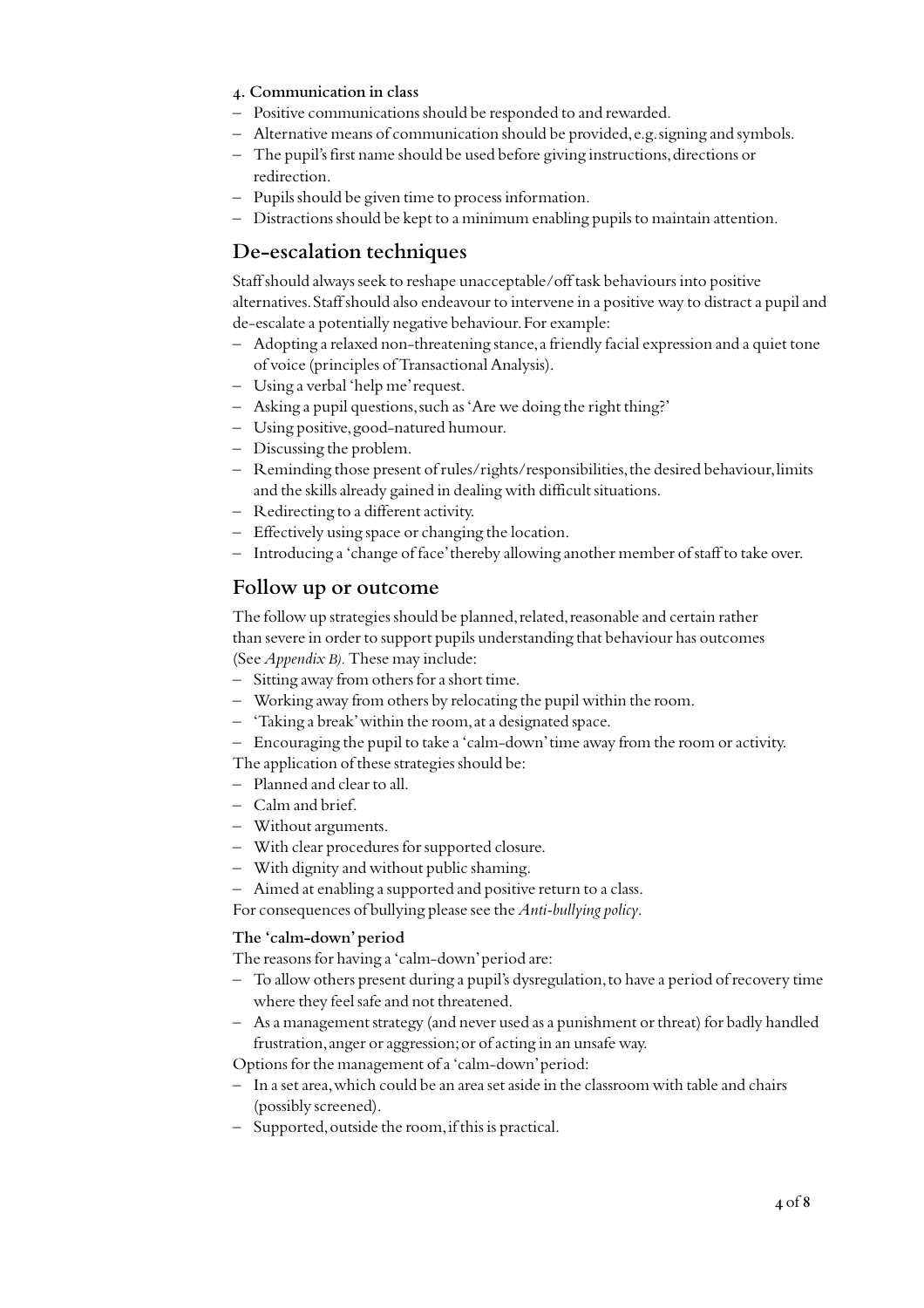- In a quiet environment, with sensitive support.
- When in the playground, sitting away from the others on a bench.

In circumstances where a pupil will not leave the class, it may be more appropriate to remove the rest of the class, a staff member remaining with the unsettled pupil. Pupils should never be carried except in situations where safety is compromised (this will then be recorded on the pupil's risk assessment).

### **Corporal punishment**

In law, corporal punishment, which is defined as the intentional application of force or rough handling as punishment, is forbidden in all schools.

**None the less it is a stated policy that in their management of pupils no member of staff, visiting student or voluntary assistant shall use corporal punishment, such as hitting or unduly firm physical handling. Handling of pupils must be conducted according to approved guidelines as detailed on individual pupils behaviour profile and risk assessment. No pupil should be left unsupervised at any time.**

## **Pupil behaviour profiles and risk assessments (pbp/ra)**

Individual pupil behaviour profiles and risk assessments are devised to support and provide safe management of a pupil's known range of behaviours and antecedents that may cause them to become dysregulated. The profile is written in such a way that it positively presents the pupils attributes that may need to be considered in order to promote the pupil's functioning and avoid predictable occurrences that may cause distress and uncertainty.

All behaviour interventions must be planned, agreed, written, monitored and reviewed at regular intervals. Pupil behaviours that require support and may impact on themselves or others are identified in the risk assessment component of the pbp/ra. Where the need for a physical intervention is recognised, then the appropriate Team Teach approach is identified.

Risk assessments are formulated on a multi-disciplinary basis, and include parents. Each pupil has an individual risk assessment, which is updated regularly (or where a new risk emerges) at class meetings and shared with parents, encouraging consistent management at home and at school. These PBP/RAs form the main means of co-ordinating a unified approach to encouraging positive and changing negative behaviour. Each pbp/ra identifies, where appropriate: behaviours, sensory and medical issues that present risk and ways of responding to them. The plans are kept in relevant files and are easily accessible for reference throughout the day. Where appropriate, realistic behavioural objectives, involving staff and parents, are set for pupils as targets through the Woodcroft Approach to Goal Setting.

## **Documentation**

The *Behaviour management policy* is supported by the use of all relevant means of record keeping. Accidents, injuries, incidents and physical interventions are recorded in the relevant book or through the Integris data management system. Notification of accidents/incidents is made to parents on the day they occur. Parents will be telephoned if an injury has occurred. The school's record system includes:

- Fact-finding, observation and data collection sheets, computer software
- $-$  PBP/RAS
- Accident and injury books and Incident data base system (Integris)
- (See the *Physical intervention policy* and *Accident, injury and incident policy* for further information)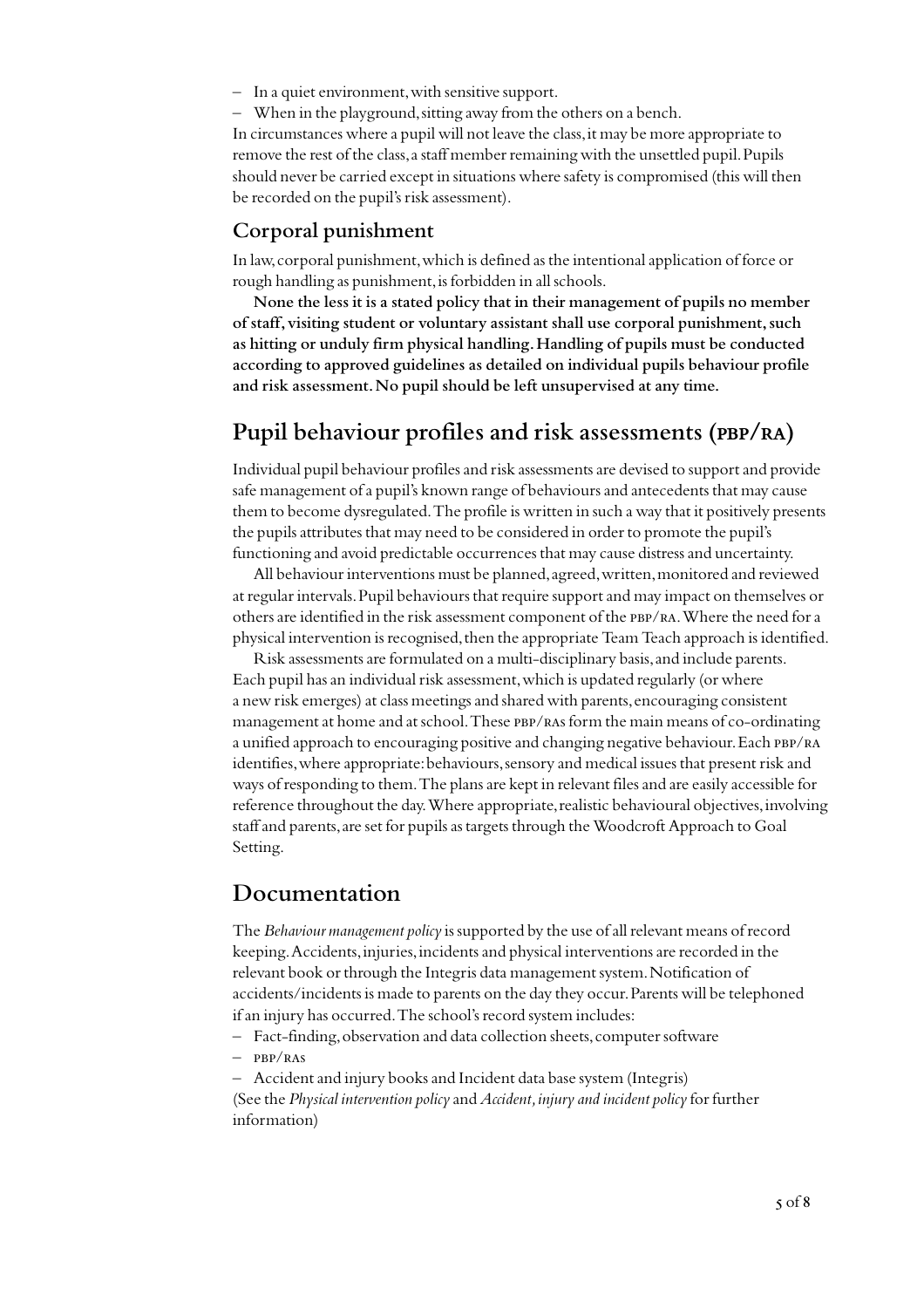# **Staff training and support**

This policy is available electronically to all staff. Staff will be able to access training in positive handling and review and refresher courses are provided as appropriate through related in-service sessions. External support, on a consultative basis, will be engaged when necessary. Weekly class, pupil behaviour profile and risk assessment, and focus team meetings are utilised to address current issues.

Staff are expected to take the opportunity to debrief or request time and space following a significant incident. Line managers and identified staff are available to give staff support. A significant incident is defined as: where a pupil is hurt or could have been seriously hurt; a staff member has suffered extreme verbal and/or physical abuse; incidents which have continued for a long period of time; and incidents which have occurred off-site.

# **Monitoring and reviews**

This policy will be monitored annually taking into account environmental and social factors and the school's curriculum.

# **Appendix a – rewards**

It is important that staff keep in mind that the use of rewards to shape or modify behaviour can result in individuals on the as becoming more anxious. It is likely that pupils with as are not able to regulate arousal or inhibit negative behaviour when the control is external to them.

Sensitivity needs to be practiced in the public awarding of rewards, as this can cause pupils who are not receiving a reward to become distressed and perceive injustice. For some pupils it will be more appropriate not to use overt reward systems. Instead staff should provide a nurturing environment where pupils understand that 'good things' happen when they do the right thing.

A reward is something which, when it consistently follows a particular kind of behaviour, tends to make that behaviour happen more often. We can choose rewards by observing what the child likes to do or by asking the child.

Rewards can be put into a hierarchy:

- Self motivation
- Knowing you have done it right
- Attention/praise from a preferred adult
- Activity
- Tokens

Rewards should be compatible with the pupil's needs and the pupil must be clear what they have to do to obtain the reward. Rewards cannot be taken away once earned. This list is not exhaustive.

#### **Material rewards**

- A sticker, 'well done' stamp or smiley face etc.
- Stars for a star chart
- A badge to wear
- Being allowed to use special materials, e.g. art materials
- A small prize
- A more significant prize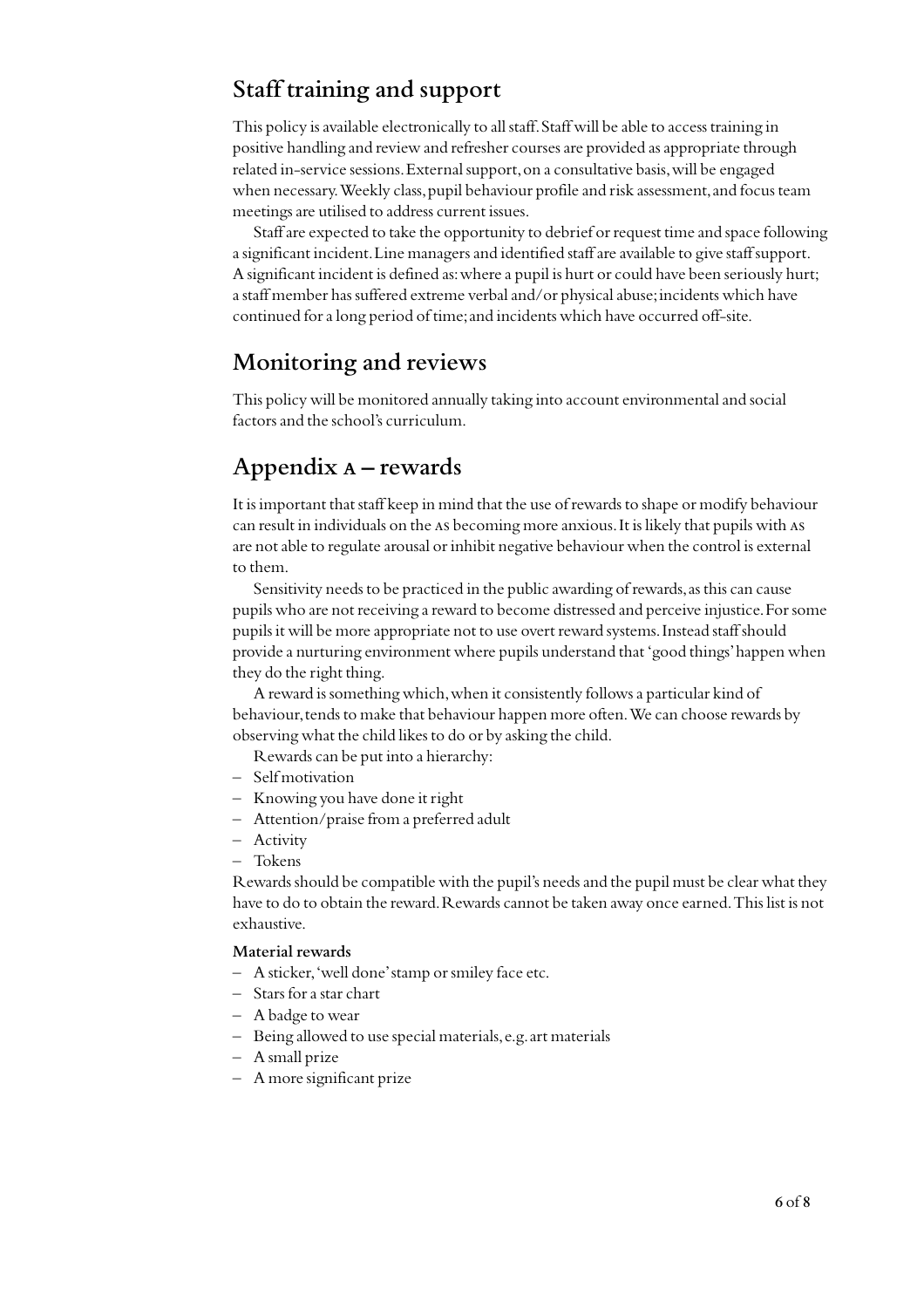#### **Recognition of success by adults**

- Good work shown to other teacher / head teacher
- Praise for pupil's conduct/work in group situation
- Pupil's work put on display
- Pupil is given a certificate in assembly
- A note/telephone call to parents

#### **Approval of peers**

- The class/group are allowed to share a favourite activity
- Class privilege, e.g. cup of tea

#### **Independence**

- Time given to work on own preferred activity
- Choice of who to sit with
- Choice of break time activity

#### **Activity rewards**

- Helping staff during or after lessons
- Giving out or collecting class materials
- Listening to music or an electronic story
- Time with a special toy or game
- Colouring activity
- Time using computer/iPad
- Given responsibility for certain things

#### **Home based rewards**

- Extra time to read or look at books
- Favourite food for tea
- Having a friend to the house
- Allowed to watch special television programme
- Allowed weekend treat

# **Appendix b – follow ups and consequences**

These must be used as appropriate to form part of a behaviour plan to help pupils come to realise that behaviour has outcomes.

- Asking (supporting) the pupil to 'take a break'
- Separating the pupil from their surroundings, e.g. a 'cool-off' or 'calm down' time
- Moving a pupil from a difficult situation to work in another classroom
- Tactically ignoring negative behaviour
- Indicating to pupils that behaviour choices have outcomes
- Informing parents through the pupil's home/school book or telephone
- Change of class where appropriate, including temporarily, if participating in a class off-site activity which is being used as part of a reward system
- Head teacher decides pupil remains at home as 'emotional break'

# **Appendix c – physical intervention**

The aims of this Appendix c are to:

- Safeguard the pupils and staff at Woodcroft; and
- Meet the statutory reporting requirements.